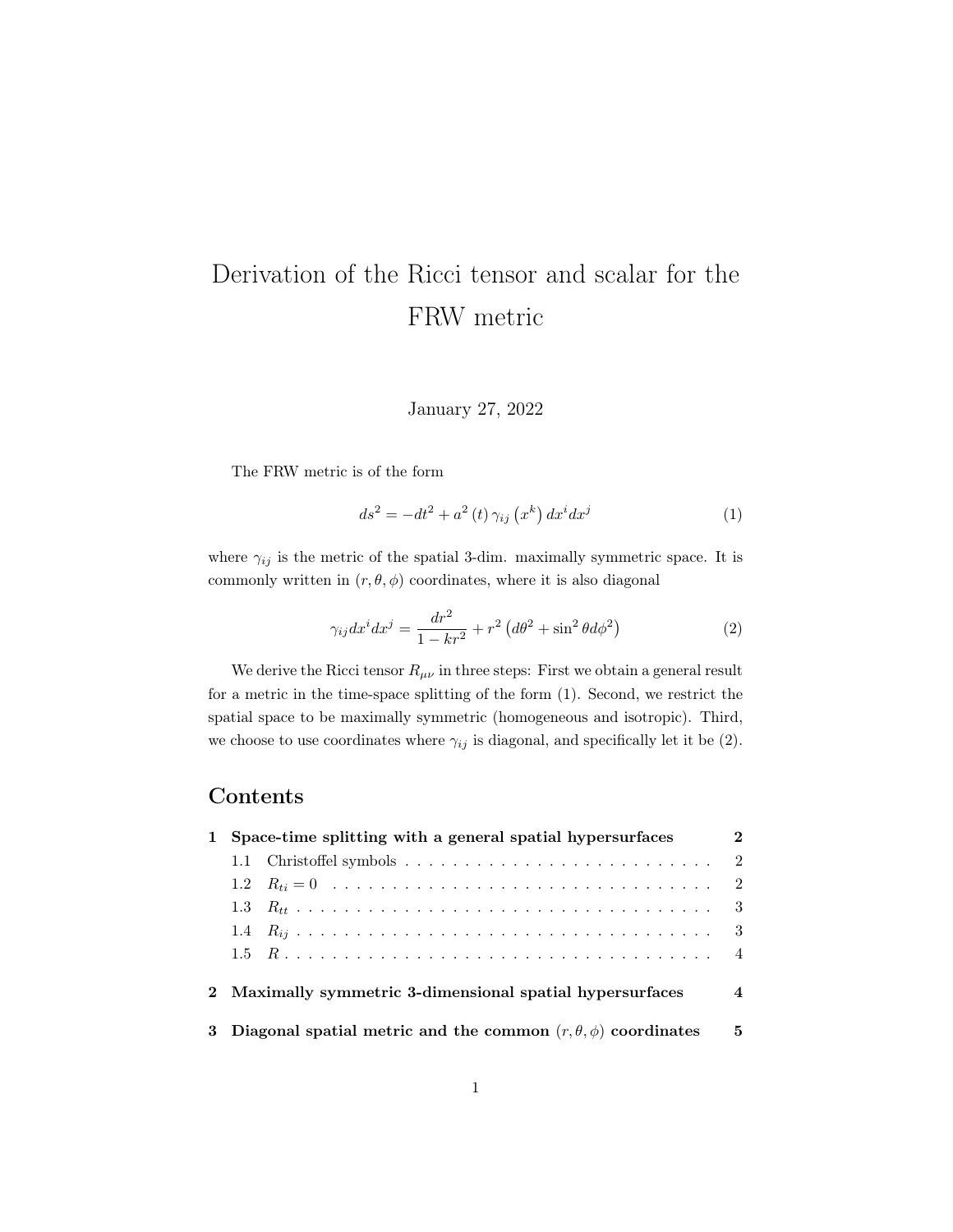## <span id="page-1-0"></span>1 Space-time splitting with a general spatial hypersurfaces

#### <span id="page-1-1"></span>1.1 Christoffel symbols

Since  $g_{tt} = -1$ ,  $g_{ti} = 0$ , and  $g_{ij} = a^2(t) \gamma_{ij} (x^k)$ , The non vanishing Christoffel symbols are

$$
\Gamma_{ij}^{t} = -\frac{1}{2}g^{tt}\partial_{t}g_{ij} = a\dot{a}\gamma_{ij}
$$
\n(3)

$$
\Gamma_{jt}^{i} = \frac{1}{2} g^{ik} \partial_t g_{jk} = \frac{1}{2} a^{-2} \gamma^{ik} 2 a \dot{a} \gamma_{jk} = \frac{\dot{a}}{a} \delta_j^i \tag{4}
$$

Useful to write the contraction

$$
\Gamma_{it}^{i} = 3\frac{\dot{a}}{a} \tag{5}
$$

$$
\Gamma_{jk}^{i} = \frac{1}{2} \gamma^{il} \left( \partial_{j} \gamma_{kl} + \partial_{k} \gamma_{jl} - \partial_{l} \gamma_{jk} \right) = \left( \Gamma_{jk}^{i} \right)^{(3)}
$$
(6)

where  $(\Gamma^i_{jk})^{(3)}$  means that it is the Christoffel symbols of the spatial 3-dim. space.

Now we start calculating the Ricci tensor components.

### <span id="page-1-2"></span>1.2  $R_{ti} = 0$

First we show that the  $R_{ti}$  components vanish.

$$
R^{\rho}_{\sigma\mu\nu} = \partial_{\mu}\Gamma^{\rho}_{\sigma\nu} - \partial_{\nu}\Gamma^{\rho}_{\sigma\mu} + \Gamma^{\rho}_{\mu\lambda}\Gamma^{\lambda}_{\nu\sigma} - \Gamma^{\rho}_{\nu\lambda}\Gamma^{\lambda}_{\mu\sigma}
$$

$$
R_{ti} = R^{\mu}_{\ t\mu i} = R^t_{\ tti} + R^j_{\ tji} \tag{7}
$$

$$
R^t_{\ tti} = \partial_t \Gamma^t_{ti} - \partial_i \Gamma^t_{tt} + \Gamma^t_{t\lambda} \Gamma^{\lambda}_{it} - \Gamma^t_{i\lambda} \Gamma^{\lambda}_{tt} = 0 \tag{8}
$$

$$
R^{j}_{\ \ tji} = \partial_{j} \Gamma^{j}_{ti} - \partial_{i} \Gamma^{j}_{tj} + \Gamma^{j}_{j\lambda} \Gamma^{\lambda}_{it} - \Gamma^{j}_{i\lambda} \Gamma^{\lambda}_{jt}
$$
  
\n
$$
= \partial_{j} \left( \frac{\dot{a}}{a} \delta^{j}_{i} \right) - \partial_{i} \left( \frac{\dot{a}}{a} \delta^{j}_{j} \right) + \Gamma^{j}_{jk} \Gamma^{k}_{it} - \Gamma^{j}_{ik} \Gamma^{k}_{jt}
$$
  
\n
$$
= \Gamma^{j}_{jk} \frac{\dot{a}}{a} \delta^{k}_{i} - \Gamma^{j}_{ik} \frac{\dot{a}}{a} \delta^{k}_{j} = \frac{\dot{a}}{a} \left( \Gamma^{j}_{ji} - \Gamma^{j}_{ij} \right) = 0
$$
 (9)

Therefore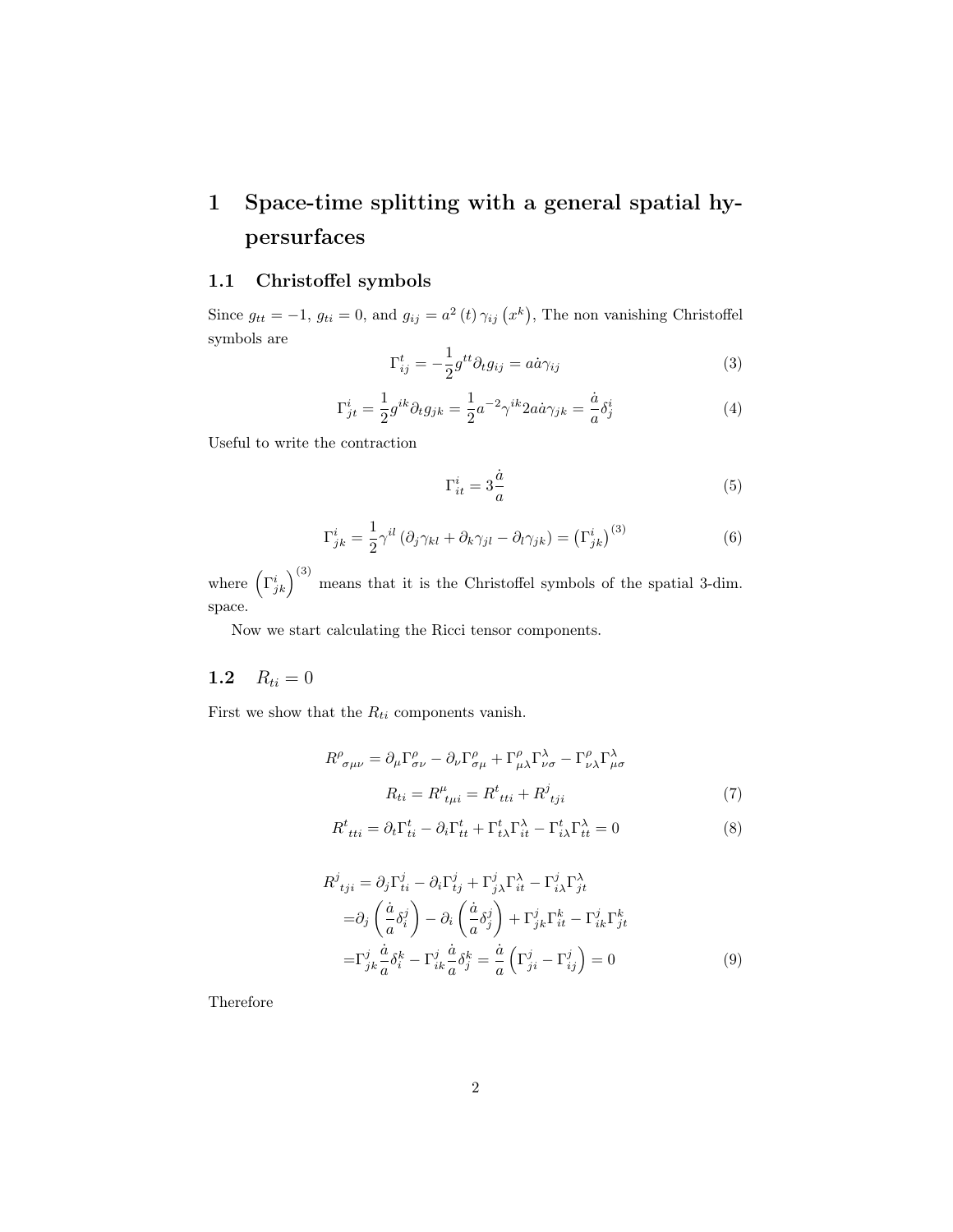$R_{ti} = 0$  (10)

### <span id="page-2-0"></span>1.3  $R_{tt}$

 $\overline{a}$ 

 $\searrow$ 

 $R_{tt}$  is also independent of  $\gamma_{ij}$ .

$$
R_{tt} = R^{\mu}_{ttt} = B^t_{ttt} + R^i_{tit}
$$
  
\n
$$
= \partial_i \Gamma^i_{tt} - \partial_t \Gamma^i_{ti} + \Gamma^i_{i\lambda} \Gamma^{\lambda}_{tt} - \Gamma^i_{t\lambda} \Gamma^{\lambda}_{it} = -\partial_t \Gamma^i_{ti} - \Gamma^i_{tj} \Gamma^j_{it}
$$
  
\n
$$
= -\partial_t \left(3\frac{\dot{a}}{a}\right) - \left(\frac{\dot{a}}{a}\delta^i_j\right) \left(\frac{\dot{a}}{a}\delta^j_i\right) = -3\frac{\ddot{a}}{a} + 3\frac{\dot{a}^2}{a^2} - 3\frac{\dot{a}^2}{a^2} = -3\frac{\ddot{a}}{a} \tag{11}
$$

$$
R_{tt} = -3\frac{\ddot{a}}{a}
$$

<span id="page-2-1"></span>1.4  $R_{ij}$ 

 $\overline{C}$ 

 $\searrow$ 

<span id="page-2-4"></span><span id="page-2-2"></span>
$$
R_{ij} = R^{\mu}_{\ \ i\mu j} = R^t_{\ \ itj} + R^k_{\ \ ikj} \tag{12}
$$

$$
R^{t}_{itj} = \partial_{t} \Gamma^{t}_{ij} - \partial_{j} \Gamma^{t}_{it} + \Gamma^{t}_{t\lambda} \Gamma^{ \lambda}_{ji} - \Gamma^{t}_{j\lambda} \Gamma^{ \lambda}_{ti}
$$
  
\n
$$
= \partial_{t} \Gamma^{t}_{ij} - \Gamma^{t}_{jk} \Gamma^{k}_{ti}
$$
  
\n
$$
= \partial_{t} (a\dot{a}\gamma_{ij}) - a\dot{a}\gamma_{jk}\frac{\dot{a}}{a}\delta^{k}_{i}
$$
  
\n
$$
= (a\ddot{a} + \dot{a}^{2}) \gamma_{ij} - \gamma_{ji}\dot{a}^{2} = a\ddot{a}\gamma_{ij}
$$
 (13)

Now the pretty part, with a nuance,

$$
R^{k}_{ikj} = \partial_{k} \Gamma^{k}_{ij} - \partial_{j} \Gamma^{k}_{ik} + \Gamma^{k}_{k\lambda} \Gamma^{X}_{ji} - \Gamma^{k}_{j\lambda} \Gamma^{X}_{ki}
$$
  
\n
$$
= \partial_{k} (\Gamma^{k}_{ij})^{(3)} - \partial_{j} (\Gamma^{k}_{ik})^{(3)} + (\Gamma^{k}_{kl})^{(3)} (\Gamma^{l}_{ji})^{(3)} - (\Gamma^{k}_{jl})^{(3)} (\Gamma^{l}_{ki})^{(3)} + \Gamma^{k}_{kt} \Gamma^{t}_{ji} - \Gamma^{k}_{jt} \Gamma^{t}_{ki}
$$
  
\n
$$
= (R^{k}_{ikj})^{(3)} + \Gamma^{k}_{kt} \Gamma^{t}_{ji} - \Gamma^{k}_{jt} \Gamma^{t}_{ki}
$$
  
\n
$$
= (R_{ij})^{(3)} + \Gamma^{k}_{kt} \Gamma^{t}_{ji} - \Gamma^{k}_{jt} \Gamma^{t}_{ki}
$$
  
\n
$$
= (R_{ij})^{(3)} + \left(3\frac{\dot{a}}{a}\right)(a\dot{a}\gamma_{ij}) - \left(\frac{\dot{a}}{a}\delta^{k}_{j}\right)(a\dot{a}\gamma_{ki})
$$
  
\n
$$
= (R_{ij})^{(3)} + 2\dot{a}^{2}\gamma_{ij}
$$
  
\n(14)

<span id="page-2-3"></span>Plug [\(13\)](#page-2-2) and [\(14\)](#page-2-3) into [\(12\)](#page-2-4)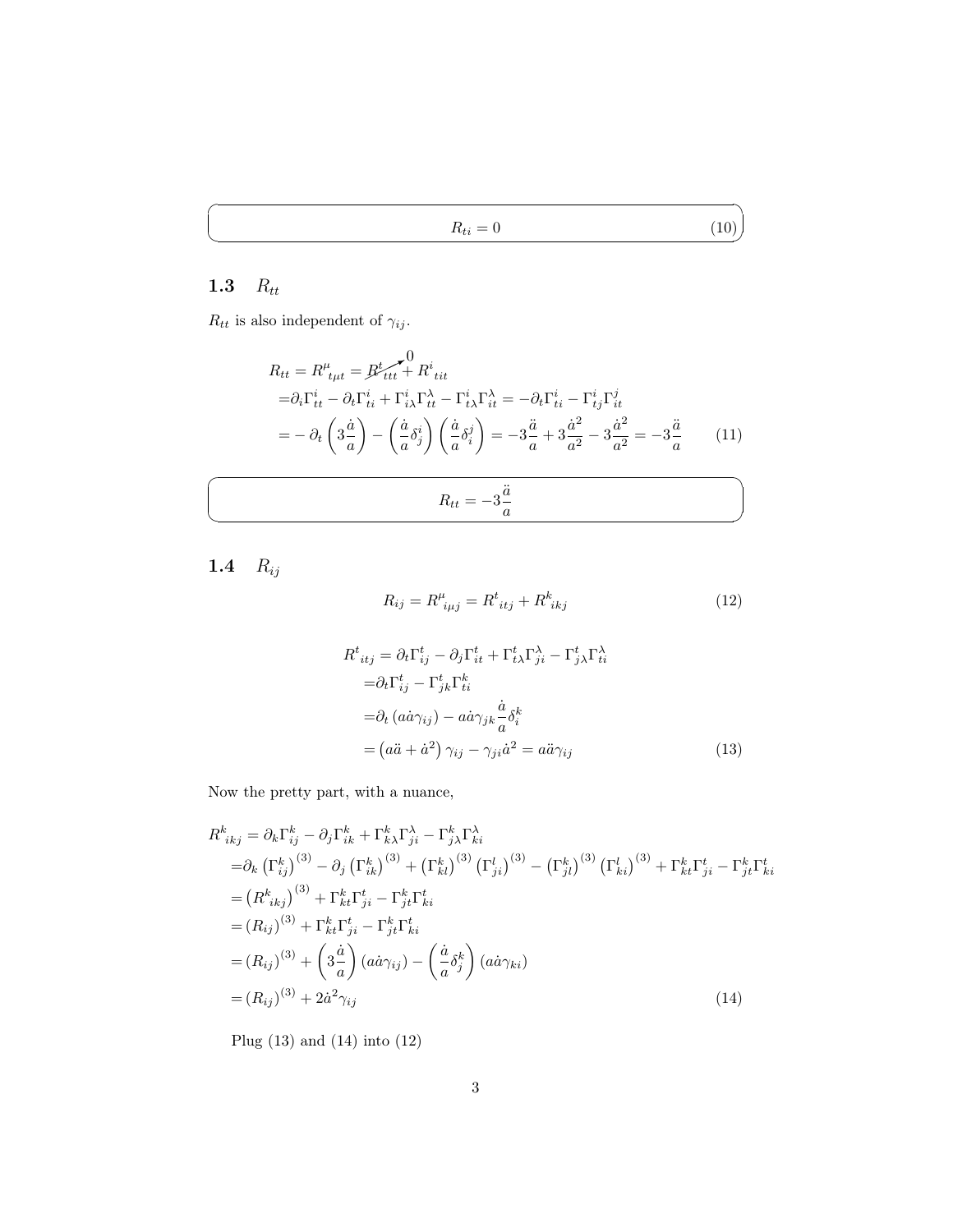<span id="page-3-2"></span>
$$
R_{ij} = (a\ddot{a} + 2\dot{a}^2)\,\gamma_{ij} + (R_{ij})^{(3)}\tag{15}
$$

Where  $(R^{i}_{jkl})^{(3)}$  is the Riemann tensor of the 3-dim. spatial space, and  $\left(R^k_{ikj}\right)^{(3)} = (R_{ij})^{(3)}$  is the Ricci tensor of the 3-dim. spatial space. Notice that  $R^i_{jkl} \neq (R^i_{jkl})^{(3)}$  and  $R_{ij} \neq (R_{ij})^{(3)}$  because the summations over t. [\(15\)](#page-3-2) gives the 4-dimensional  $R_{ij}$  components in terms of the 3-dimensional spatial metric and spatial Ricci tensor.

We collect the results of the Ricci tensor for a general spatial metric  $\gamma_{ij}$ 

|                          |                                                                  |      | Ricci te                |
|--------------------------|------------------------------------------------------------------|------|-------------------------|
|                          | $R_{ti} = 0$                                                     | (16) | co-movir                |
|                          |                                                                  |      |                         |
| $R_{tt} = -3\frac{a}{a}$ |                                                                  |      | $(17)$ dinates of the s |
|                          | $R_{ij} = (a\ddot{a} + 2\dot{a}^2) \gamma_{ij} + (R_{ij})^{(3)}$ | (18) | tor $\alpha$            |
|                          |                                                                  |      | eral sp                 |

ensor for ng coorin terms scale faca genatial hypersurfaces

✠

#### <span id="page-3-0"></span>1.5  $R$

 $\sqrt{2}$ 

✍

 $\overline{a}$ 

 $\searrow$ 

Lets compute the Ricci scalar also

$$
R = g^{\mu\nu} R_{\mu\nu} = g^{tt} R_{tt} + g^{ij} R_{ij}
$$
  
\n
$$
= 3\frac{\ddot{a}}{a} + a^{-2} \gamma^{ij} \left( (a\ddot{a} + 2\dot{a}^2) \gamma_{ij} + (R_{ij})^{(3)} \right)
$$
  
\n
$$
= 3\frac{\ddot{a}}{a} + 3 \left( \frac{\ddot{a}}{a} + 2\frac{\dot{a}^2}{a^2} \right) + \frac{R^{(3)}}{a^2}
$$
  
\n
$$
= 6 \left[ \frac{\ddot{a}}{a} + \left( \frac{\dot{a}}{a} \right)^2 \right] + \frac{R^{(3)}}{a^2}
$$
 (19)

<span id="page-3-3"></span>
$$
R = 6\left[\frac{\ddot{a}}{a} + \left(\frac{\dot{a}}{a}\right)^2\right] + \frac{R^{(3)}}{a^2}
$$

Ricci scalar for ✌ co-moving coordinates in terms of the scale factor and a general spatial hypersurfaces

(20)

### <span id="page-3-1"></span>2 Maximally symmetric 3-dimensional spatial hypersurfaces

The FRW metric assumes a homogeneous and isotropic universe, i.e., a maximally symmetric 3-dimensional spatial hypersurface.